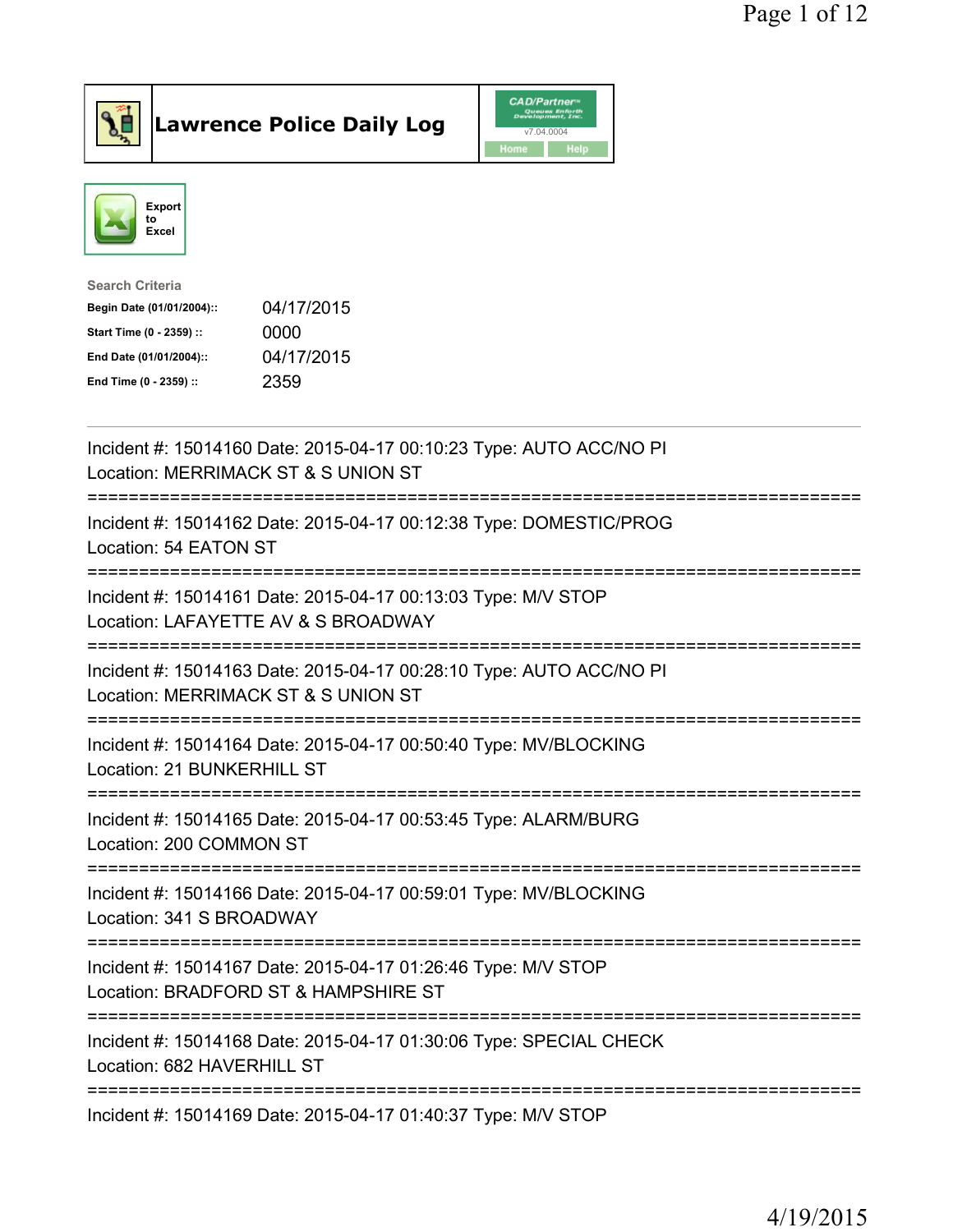| Location: N PARISH RD & OSGOOD ST                                                                                                                                  |
|--------------------------------------------------------------------------------------------------------------------------------------------------------------------|
| Incident #: 15014171 Date: 2015-04-17 01:50:11 Type: M/V STOP<br>Location: BOEHM ST & HIGH ST                                                                      |
| Incident #: 15014170 Date: 2015-04-17 01:50:15 Type: NOISE ORD<br>Location: 9 SAXONIA AV FL 1                                                                      |
| Incident #: 15014172 Date: 2015-04-17 01:51:44 Type: M/V STOP<br>Location: OLIVER SCHOOL / 183 HAVERHILL ST                                                        |
| Incident #: 15014173 Date: 2015-04-17 02:11:41 Type: M/V STOP<br>Location: BROADWAY & ESSEX ST<br>====================                                             |
| Incident #: 15014174 Date: 2015-04-17 02:15:42 Type: M/V STOP<br>Location: ISLAND ST & UNION ST                                                                    |
| ========================<br>Incident #: 15014175 Date: 2015-04-17 02:17:03 Type: M/V STOP<br>Location: COMMON ST & HAMPSHIRE ST<br>=============================== |
| Incident #: 15014176 Date: 2015-04-17 02:21:10 Type: ALARMS<br>Location: JACKSON LUMBER OFFICE/MILL / 245 MARKET ST<br>======================================      |
| Incident #: 15014177 Date: 2015-04-17 02:26:32 Type: M/V STOP<br>Location: RIVERSIDE DR & TEXAS AV<br>============================                                 |
| Incident #: 15014178 Date: 2015-04-17 02:38:56 Type: M/V STOP<br>Location: BROADWAY & LOWELL ST<br>------------------------------                                  |
| Incident #: 15014179 Date: 2015-04-17 02:40:55 Type: M/V STOP<br>Location: HAVERHILL ST & WHITE ST                                                                 |
| ======================================<br>Incident #: 15014180 Date: 2015-04-17 02:42:59 Type: M/V STOP<br>Location: BROADWAY & HAVERHILL ST                       |
| ;===============================<br>Incident #: 15014181 Date: 2015-04-17 02:56:27 Type: M/V STOP<br>Location: AMESBURY ST & HAVERHILL ST                          |
| Incident #: 15014182 Date: 2015-04-17 03:38:24 Type: UNWANTEDGUEST<br>Location: 45 BROADWAY                                                                        |
| Incident #: 15014183 Date: 2015-04-17 03:52:09 Type: M/V STOP<br>Location: MARKET ST & FOSTER ST                                                                   |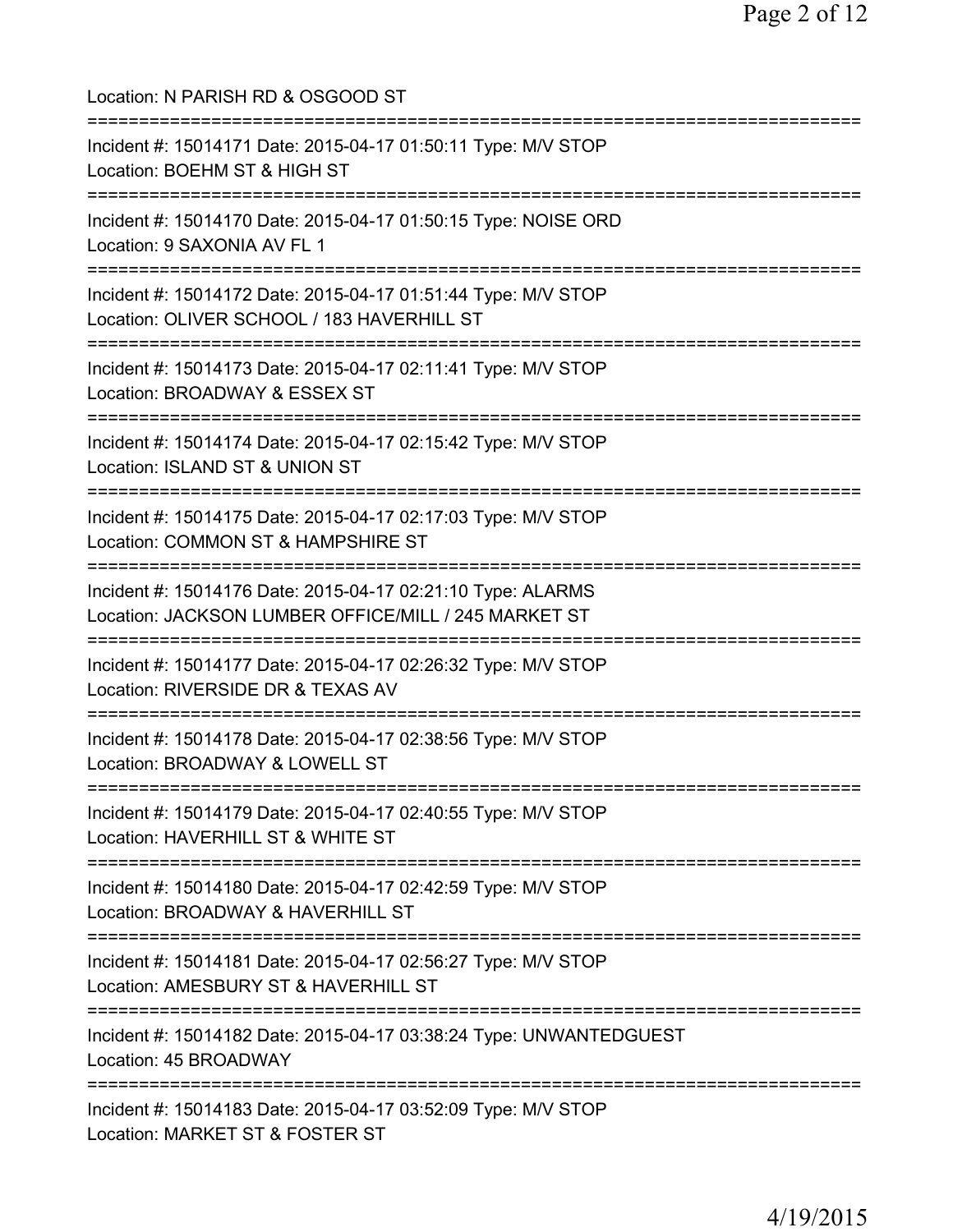| Incident #: 15014184 Date: 2015-04-17 05:14:56 Type: ALARMS<br>Location: EBLEN FASHION / 490 ESSEX ST      |
|------------------------------------------------------------------------------------------------------------|
| Incident #: 15014185 Date: 2015-04-17 05:43:06 Type: GENERAL SERV<br>Location: 72 WESLEY ST                |
| Incident #: 15014186 Date: 2015-04-17 05:45:09 Type: ALARMS<br>Location: EL MELLO MARKET / 187 LAWRENCE ST |
| Incident #: 15014187 Date: 2015-04-17 06:04:48 Type: UNWANTEDGUEST<br>Location: 126 FARNHAM ST FL 3        |
| Incident #: 15014188 Date: 2015-04-17 06:58:27 Type: ALARMS<br>Location: 599 CANAL ST                      |
| Incident #: 15014189 Date: 2015-04-17 07:00:06 Type: PARK & WALK<br>Location: 205 BROADWAY                 |
| Incident #: 15014190 Date: 2015-04-17 07:03:31 Type: LARCENY/PAST<br>Location: 35 RHINE ST                 |
| Incident #: 15014191 Date: 2015-04-17 07:05:45 Type: M/V STOP<br>Location: HAMPSHIRE ST & MYRTLE ST        |
| Incident #: 15014192 Date: 2015-04-17 07:08:56 Type: M/V STOP<br>Location: 227 PARK ST                     |
| Incident #: 15014193 Date: 2015-04-17 07:24:56 Type: M/V STOP<br><b>Location: FALLS BRIDGE</b>             |
| Incident #: 15014194 Date: 2015-04-17 07:26:52 Type: M/V STOP<br>Location: MERRIMACK ST & S BROADWAY       |
| Incident #: 15014195 Date: 2015-04-17 07:37:08 Type: M/V STOP<br>Location: MERRIMACK ST & PARKER ST        |
| Incident #: 15014196 Date: 2015-04-17 07:43:10 Type: M/V STOP<br>Location: 35 S BROADWAY                   |
| Incident #: 15014197 Date: 2015-04-17 07:43:59 Type: M/V STOP<br>Location: 50 S BROADWAY                   |
|                                                                                                            |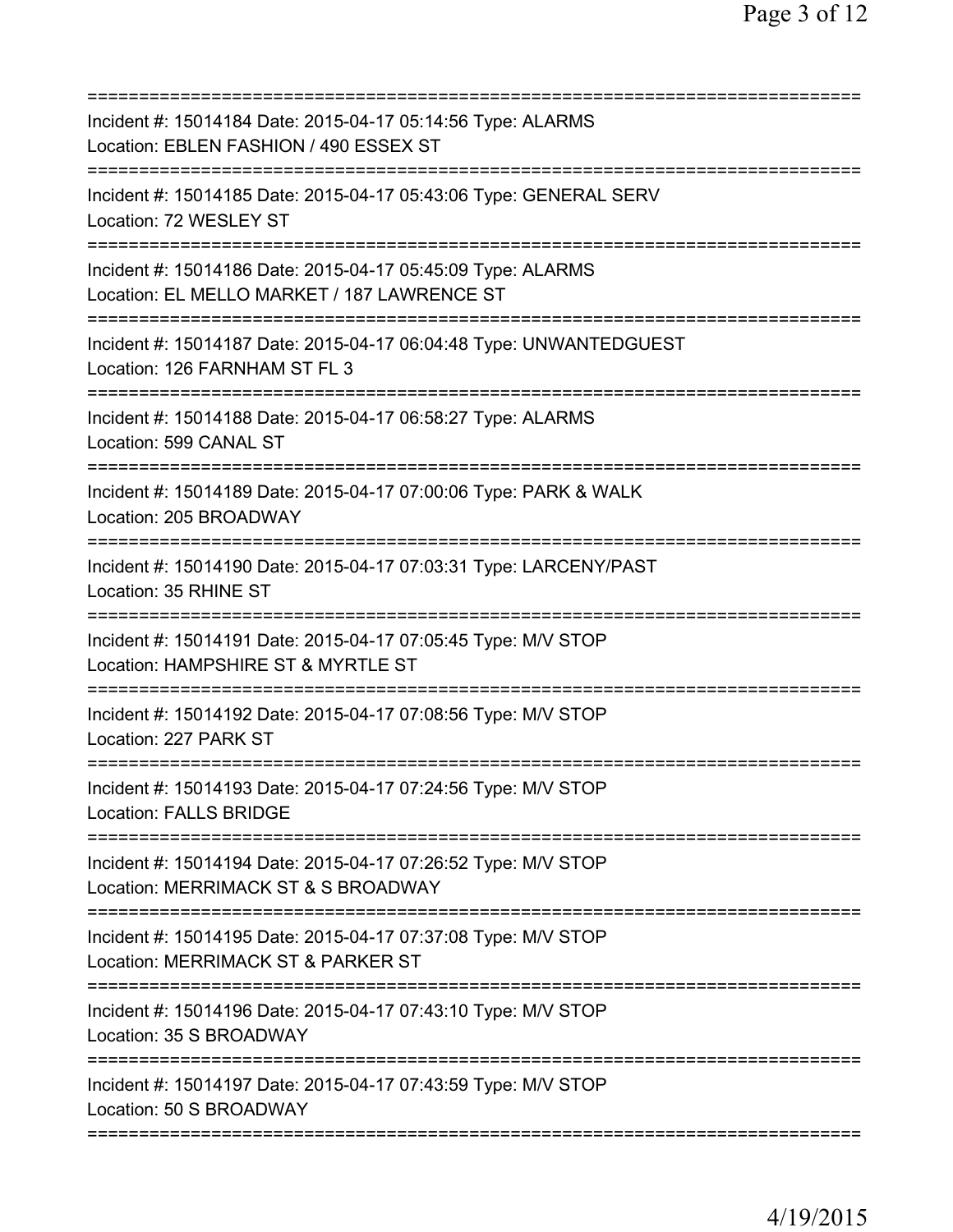| Incident #: 15014198 Date: 2015-04-17 07:50:06 Type: LOCKOUT<br>Location: 61 MAY ST                                                 |
|-------------------------------------------------------------------------------------------------------------------------------------|
| Incident #: 15014199 Date: 2015-04-17 08:08:03 Type: M/V STOP<br>Location: BRADFORD ST & BROADWAY                                   |
| Incident #: 15014200 Date: 2015-04-17 08:11:57 Type: LARCENY/PAST<br>Location: 83 WARREN ST FL 3                                    |
| Incident #: 15014201 Date: 2015-04-17 08:33:35 Type: SUS PERS/MV<br>Location: DUNKIN DONUTS / 50 S BROADWAY                         |
| ==========================<br>Incident #: 15014202 Date: 2015-04-17 08:34:53 Type: ASSIST FIRE<br>Location: 26 ARLINGTON ST         |
| Incident #: 15014203 Date: 2015-04-17 09:10:08 Type: ANIMAL COMPL<br>Location: 45 AMES ST                                           |
| Incident #: 15014204 Date: 2015-04-17 09:12:23 Type: INVESTIGATION<br>Location: 1 THOMAS RD                                         |
| ==================================<br>Incident #: 15014205 Date: 2015-04-17 09:23:24 Type: ALARM/BURG<br>Location: 595 HAVERHILL ST |
| Incident #: 15014206 Date: 2015-04-17 09:26:41 Type: MISSING PERS<br>Location: S BROADWAY                                           |
| Incident #: 15014207 Date: 2015-04-17 09:42:56 Type: B&E/PAST<br>Location: 160 GARDEN ST                                            |
| Incident #: 15014208 Date: 2015-04-17 09:52:54 Type: DISTURBANCE<br>Location: 77 S UNION ST #222                                    |
| Incident #: 15014209 Date: 2015-04-17 10:06:41 Type: HARASSMENT<br>Location: 233 JACKSON ST                                         |
| Incident #: 15014210 Date: 2015-04-17 10:22:36 Type: ROBBERY UNARM<br>Location: 162 BOXFORD ST                                      |
| Incident #: 15014211 Date: 2015-04-17 10:26:29 Type: ALARMS<br>Location: 35 INMAN ST                                                |
| Incident #: 15014212 Date: 2015-04-17 10:27:08 Type: MAL DAMAGE                                                                     |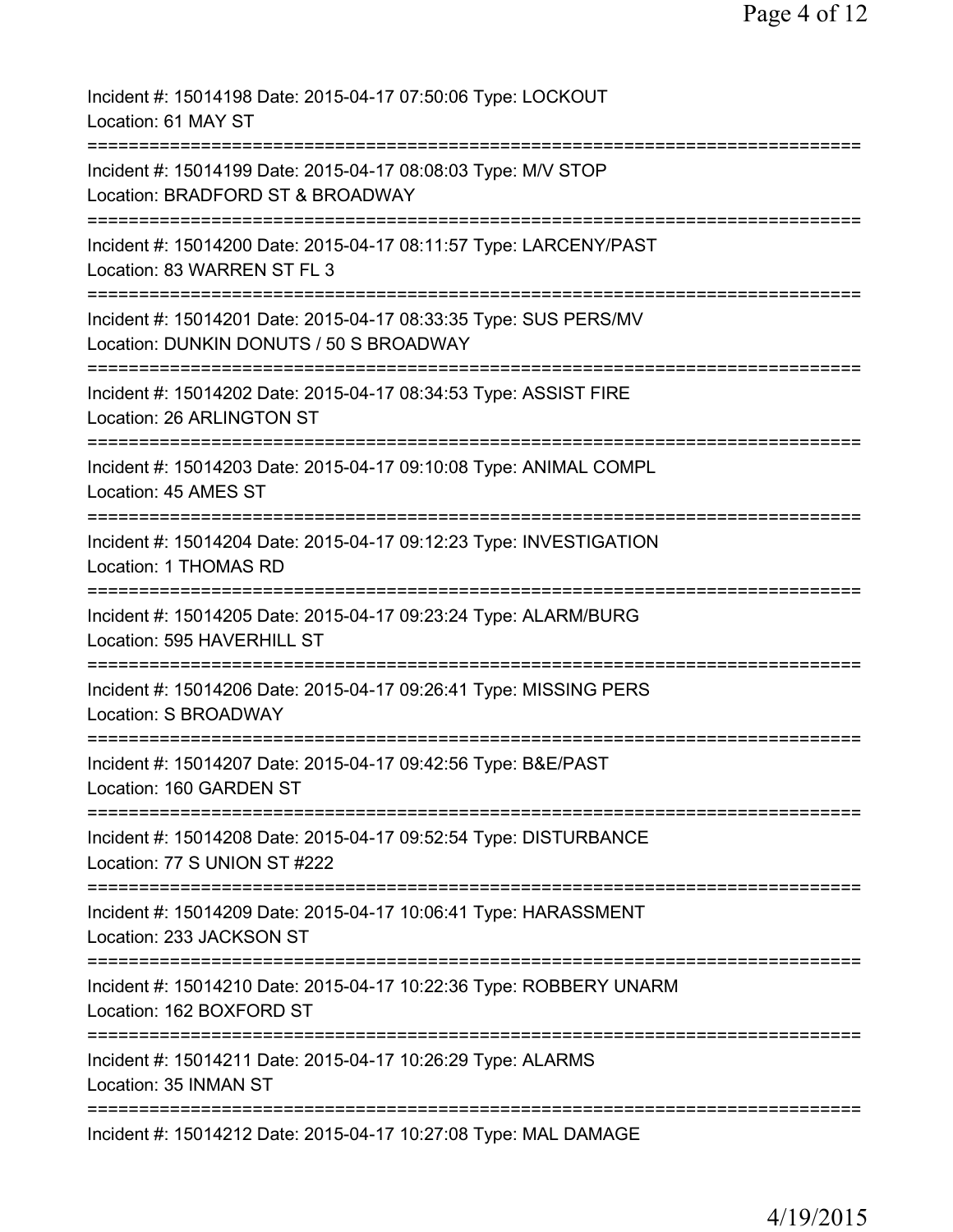| Location: 29 WILMOT ST                                                                                                             |
|------------------------------------------------------------------------------------------------------------------------------------|
| Incident #: 15014213 Date: 2015-04-17 10:29:37 Type: MAL DAMAGE<br>Location: 29 WILMOT ST                                          |
| Incident #: 15014214 Date: 2015-04-17 10:34:16 Type: M/V STOP<br>Location: GREENWOOD ST & LOWELL ST<br>=========================== |
| Incident #: 15014215 Date: 2015-04-17 10:43:39 Type: AUTO ACC/NO PI<br>Location: ELM ST & WHITE ST                                 |
| Incident #: 15014216 Date: 2015-04-17 10:55:52 Type: COURT DOC SERVE<br>Location: 274 E HAVERHILL ST #17                           |
| Incident #: 15014217 Date: 2015-04-17 11:10:51 Type: SUS PERS/MV<br>Location: 135 FARNHAM ST                                       |
| Incident #: 15014218 Date: 2015-04-17 11:21:09 Type: 209A/SERVE<br>Location: 70 N PARISH RD                                        |
| Incident #: 15014219 Date: 2015-04-17 11:21:53 Type: SUICIDE ATTEMPT<br>Location: 86 S BROADWAY #32                                |
| Incident #: 15014221 Date: 2015-04-17 11:26:28 Type: SUS PERS/MV<br>Location: BOXFORD ST & WINTHROP AV                             |
| Incident #: 15014220 Date: 2015-04-17 11:26:32 Type: M/V STOP<br>Location: CRESCENT ST & MAY ST                                    |
| Incident #: 15014222 Date: 2015-04-17 11:42:20 Type: UNKNOWN PROB<br>Location: 80 WARREN ST                                        |
| Incident #: 15014223 Date: 2015-04-17 11:48:52 Type: SUS PERS/MV<br><b>Location: SUNRAY ST</b>                                     |
| Incident #: 15014224 Date: 2015-04-17 11:56:49 Type: LOST PROPERTY<br>Location: 100 AMESBURY ST                                    |
| Incident #: 15014225 Date: 2015-04-17 12:18:56 Type: WARRANT SERVE<br>Location: 233 HAVERHILL ST                                   |
| Incident #: 15014226 Date: 2015-04-17 12:22:24 Type: CK WELL BEING<br>Location: HENNESSEY SCHOOL / 122 HANCOCK ST                  |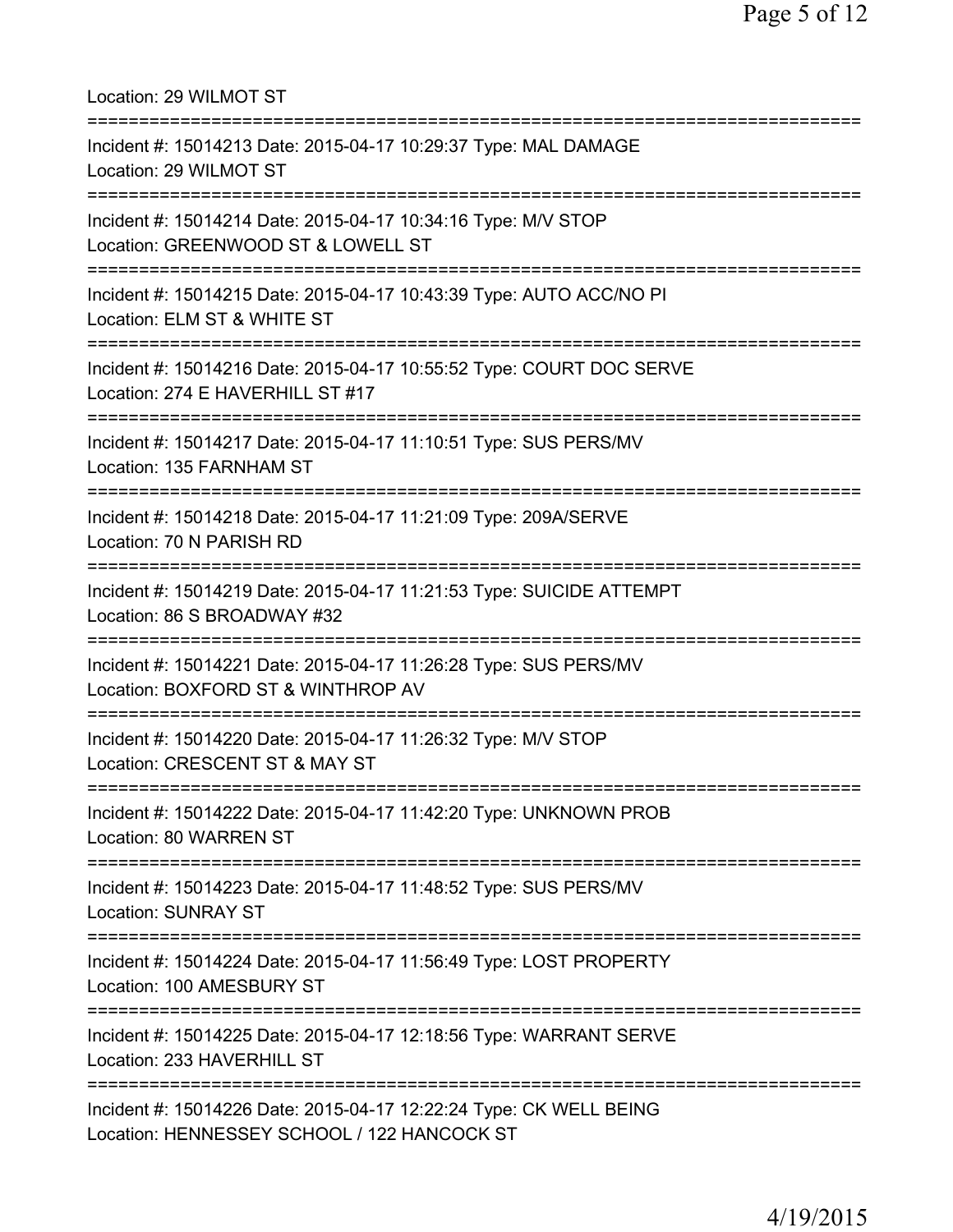| Incident #: 15014227 Date: 2015-04-17 12:28:18 Type: SUS PERS/MV<br>Location: 31 BORDER ST                               |
|--------------------------------------------------------------------------------------------------------------------------|
| Incident #: 15014228 Date: 2015-04-17 12:30:14 Type: MEDIC SUPPORT<br>Location: 112 SPRINGFIELD ST FL 3RD                |
| Incident #: 15014229 Date: 2015-04-17 12:38:54 Type: CK WELL BEING<br>Location: LAWRENCE ST & MAPLE ST                   |
| Incident #: 15014230 Date: 2015-04-17 12:45:43 Type: SUS PERS/MV<br>Location: 2 PLEASANT TER                             |
| Incident #: 15014231 Date: 2015-04-17 13:09:57 Type: ALARM/BURG<br>Location: QUEZEDA RESIDENCE / 40 SMITH ST             |
| Incident #: 15014232 Date: 2015-04-17 13:41:03 Type: M/V STOP<br>Location: 50 BROADWAY                                   |
| Incident #: 15014233 Date: 2015-04-17 13:43:19 Type: AUTO ACC/NO PI<br>Location: 80 BODWELL STREET<br>:===========       |
| Incident #: 15014234 Date: 2015-04-17 13:49:13 Type: DOMESTIC/PROG<br>Location: 16 SPRINGFIELD ST FL 2<br>============== |
| Incident #: 15014235 Date: 2015-04-17 13:58:45 Type: UNKNOWN PROB<br>Location: 7 FULTON ST FL 2                          |
| Incident #: 15014238 Date: 2015-04-17 13:59:07 Type: STOLEN PROP<br>Location: 1 GENERAL ST                               |
| Incident #: 15014236 Date: 2015-04-17 14:02:26 Type: SEX OFF PROG<br>Location: 54 MELVIN ST #10-21                       |
| Incident #: 15014237 Date: 2015-04-17 14:05:35 Type: UNWANTEDGUEST<br>Location: MCDONALDS / 50 BROADWAY                  |
| Incident #: 15014239 Date: 2015-04-17 14:15:24 Type: B&E/MV/PAST<br>Location: 156 EXCHANGE ST                            |
| Incident #: 15014240 Date: 2015-04-17 14:39:04 Type: 209A/SERVE<br>Location: 22 KENDALL ST                               |
|                                                                                                                          |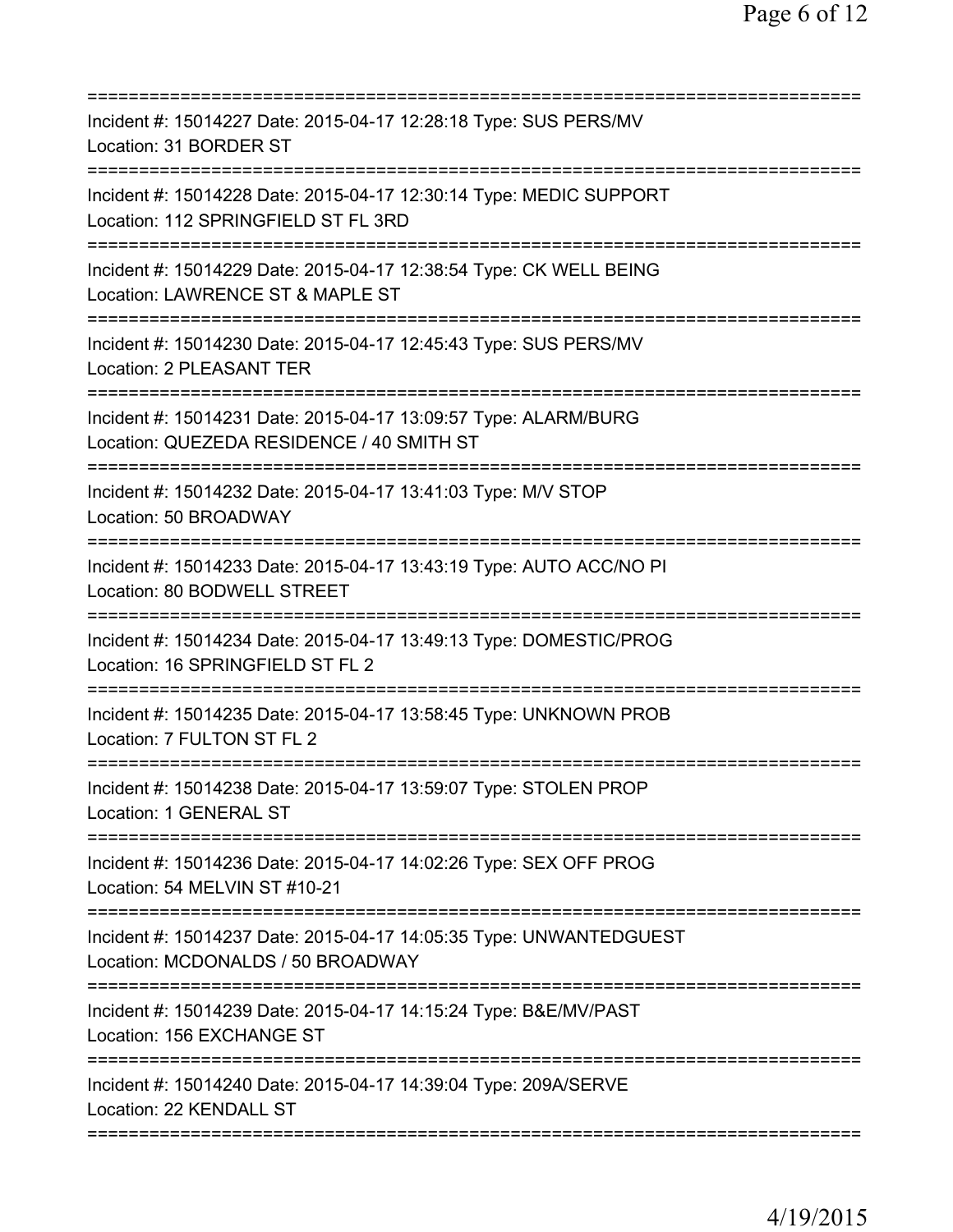Page 7 of 12

Incident #: 15014241 Date: 2015-04-17 14:43:49 Type: INVESTIGATION Location: 70 NORTH PARISH ROAD =========================================================================== Incident #: 15014242 Date: 2015-04-17 14:45:19 Type: AUTO ACC/NO PI Location: LEE CHEN RESTARAUNT / 230 WINTHROP AV =========================================================================== Incident #: 15014243 Date: 2015-04-17 14:57:43 Type: INVESTIGATION Location: WEATHERBEE SCHOOL / 75 NEWTON ST =========================================================================== Incident #: 15014244 Date: 2015-04-17 14:58:32 Type: THREATS Location: 97 PARK ST #3 =========================================================================== Incident #: 15014245 Date: 2015-04-17 15:04:55 Type: FIGHT Location: SOUTH LAWRENCE EAST SCHOOL / 165 CRAWFORD ST =========================================================================== Incident #: 15014246 Date: 2015-04-17 15:10:11 Type: AUTO ACC/NO PI Location: WENDY'S / 99 WINTHROP AV =========================================================================== Incident #: 15014247 Date: 2015-04-17 15:23:17 Type: ASSSIT OTHER PD Location: BUTLER ST & WARREN ST =========================================================================== Incident #: 15014248 Date: 2015-04-17 15:41:34 Type: DISTURBANCE Location: FERRY ST & PROSPECT ST =========================================================================== Incident #: 15014249 Date: 2015-04-17 15:47:38 Type: TOW OF M/V Location: 116 E HAVERHILL ST =========================================================================== Incident #: 15014250 Date: 2015-04-17 15:57:01 Type: THREATS Location: 13 LAFAYETTE AV FL 1ST =========================================================================== Incident #: 15014251 Date: 2015-04-17 16:14:49 Type: DISTURBANCE Location: 165 CRAWFORD ST =========================================================================== Incident #: 15014252 Date: 2015-04-17 16:30:07 Type: DISTURBANCE Location: 203 HAVERHILL ST FL 4TH =========================================================================== Incident #: 15014253 Date: 2015-04-17 17:13:37 Type: DISTURBANCE Location: HIGHLAWN AV & PROSPECT ST =========================================================================== Incident #: 15014255 Date: 2015-04-17 17:17:19 Type: MAL DAMAGE Location: 85 OXFORD ST =========================================================================== Incident #: 15014254 Date: 2015-04-17 17:18:15 Type: M/V STOP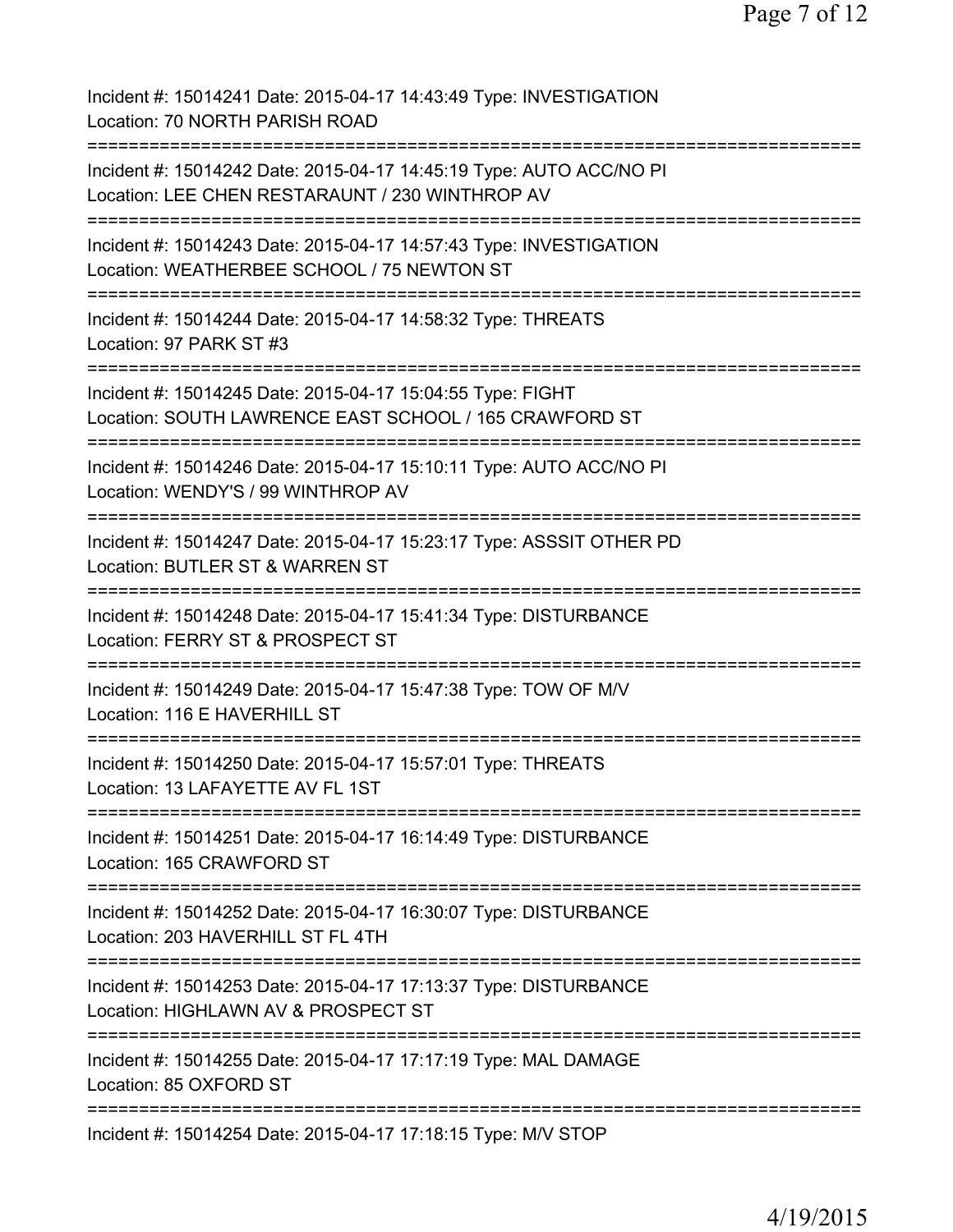Location: LAWRENCE ST & LOWELL ST =========================================================================== Incident #: 15014256 Date: 2015-04-17 17:19:07 Type: DRUG OVERDOSE Location: 3-5 BERKELEY ST =========================================================================== Incident #: 15014257 Date: 2015-04-17 17:25:05 Type: CIVIL PROB Location: 300 CANAL ST =========================================================================== Incident #: 15014258 Date: 2015-04-17 17:40:54 Type: HIT & RUN M/V Location: MANCHESTER ST & MAY ST =========================================================================== Incident #: 15014259 Date: 2015-04-17 17:46:06 Type: SPECIAL CHECK Location: 161 BAILEY ST =========================================================================== Incident #: 15014260 Date: 2015-04-17 17:47:43 Type: AUTO ACC/PI Location: BAILEY ST & OSGOOD ST =========================================================================== Incident #: 15014261 Date: 2015-04-17 18:01:38 Type: M/V STOP Location: BROADWAY & LOWELL ST =========================================================================== Incident #: 15014262 Date: 2015-04-17 18:04:41 Type: ALARMS Location: 98 BRADFORD ST =========================================================================== Incident #: 15014263 Date: 2015-04-17 18:06:39 Type: SUS PERS/MV Location: CENTRAL BRIDGE SOUTH SIDE =========================================================================== Incident #: 15014264 Date: 2015-04-17 18:15:19 Type: M/V STOP Location: BRADFORD ST & BROADWAY =========================================================================== Incident #: 15014265 Date: 2015-04-17 18:17:41 Type: M/V STOP Location: MARKET ST & PARKER ST =========================================================================== Incident #: 15014266 Date: 2015-04-17 18:18:29 Type: M/V STOP Location: 233 HAVERHILL ST =========================================================================== Incident #: 15014267 Date: 2015-04-17 18:19:17 Type: M/V STOP Location: MARKET ST & PARKER ST =========================================================================== Incident #: 15014268 Date: 2015-04-17 18:24:51 Type: M/V STOP Location: 425 MARKET ST =========================================================================== Incident #: 15014271 Date: 2015-04-17 18:28:42 Type: MEDIC SUPPORT Location: JACKSON & SWAN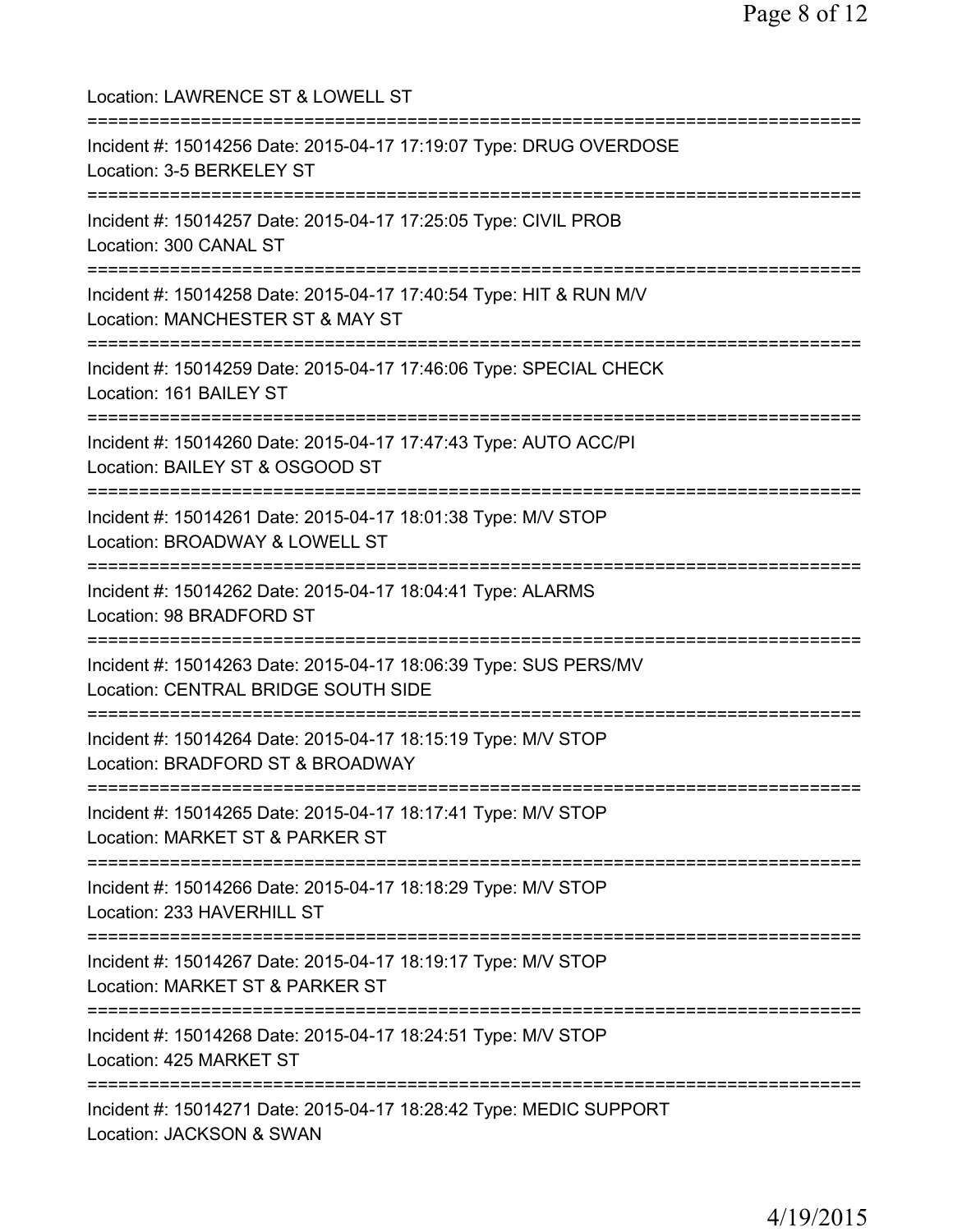| Incident #: 15014269 Date: 2015-04-17 18:28:51 Type: PARK & WALK<br>Location: 205 BROADWAY                                               |
|------------------------------------------------------------------------------------------------------------------------------------------|
| Incident #: 15014270 Date: 2015-04-17 18:30:30 Type: M/V STOP<br>Location: BROOK ST & UNION ST                                           |
| Incident #: 15014272 Date: 2015-04-17 18:40:46 Type: M/V STOP<br>Location: BROADWAY & LOWELL ST                                          |
| Incident #: 15014273 Date: 2015-04-17 18:42:39 Type: ALARM/BURG<br>Location: 25 MARSTON ST #106                                          |
| Incident #: 15014274 Date: 2015-04-17 18:46:23 Type: SUS PERS/MV<br>Location: WALGREENS / 135 BROADWAY                                   |
| Incident #: 15014275 Date: 2015-04-17 18:50:51 Type: NOISE ORD<br>Location: 35 CHICKERING ST                                             |
| Incident #: 15014277 Date: 2015-04-17 19:16:06 Type: UNWANTEDGUEST<br>Location: 58 WASHINGTON ST<br>=========                            |
| Incident #: 15014276 Date: 2015-04-17 19:17:14 Type: HIT & RUN M/V<br>Location: 267 PROSPECT ST<br>------------------------------------- |
| Incident #: 15014278 Date: 2015-04-17 19:17:50 Type: LOUD NOISE<br>Location: 77 EXETER ST FL 2                                           |
| Incident #: 15014279 Date: 2015-04-17 19:21:47 Type: SUS PERS/MV<br>Location: LENOX ST & LENOX CIR                                       |
| Incident #: 15014280 Date: 2015-04-17 19:26:56 Type: NOTIFICATION<br>Location: 46 MELROSE ST                                             |
| Incident #: 15014282 Date: 2015-04-17 19:43:01 Type: GENERAL SERV<br>Location: 286 HOWARD ST                                             |
| Incident #: 15014281 Date: 2015-04-17 19:43:08 Type: ALARM/BURG<br>Location: PRODUCTION INC / 137 GLENN ST                               |
| Incident #: 15014283 Date: 2015-04-17 19:43:56 Type: SPECIAL CHECK<br>Location: 274 E HAVERHILL ST #17                                   |
|                                                                                                                                          |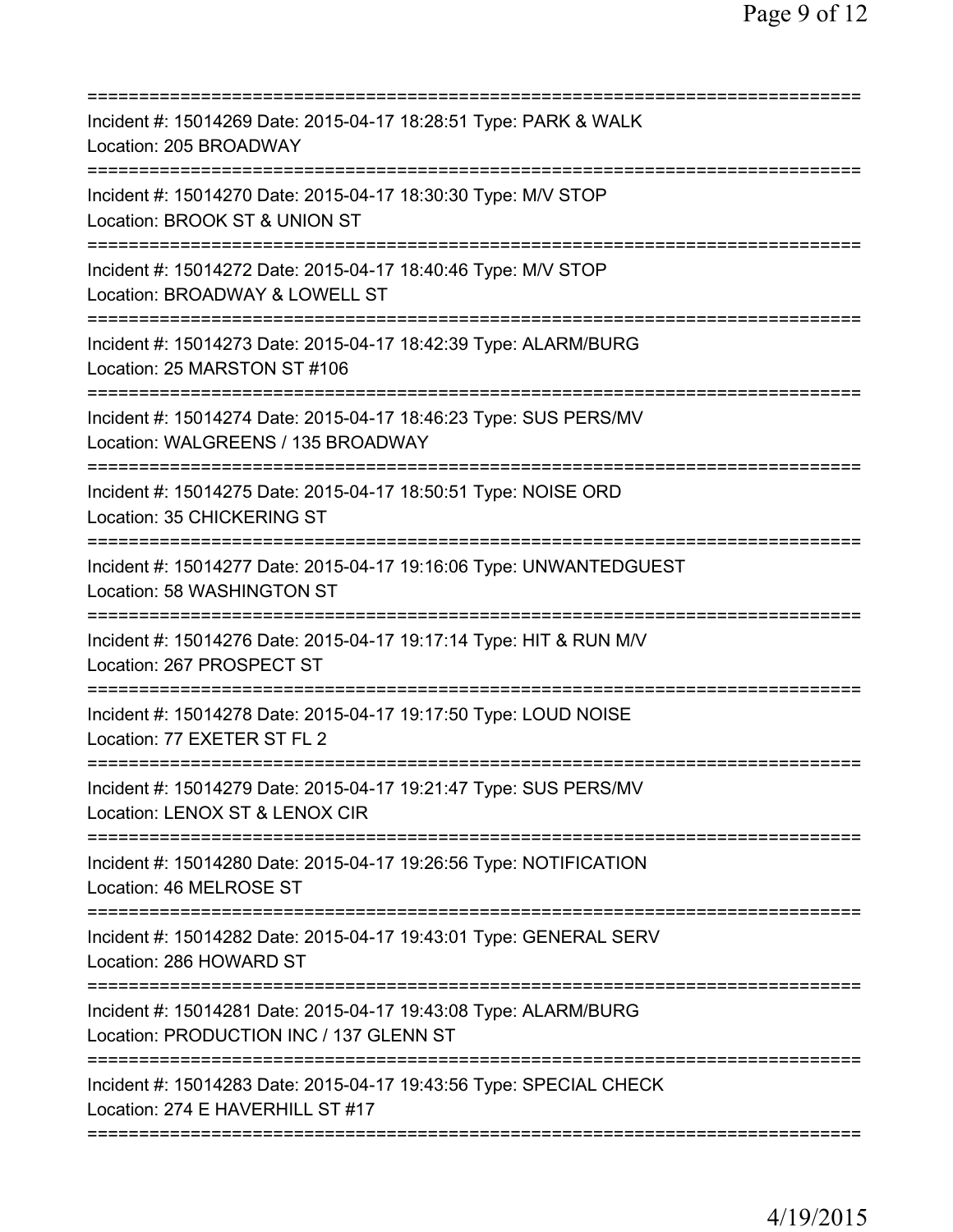| Incident #: 15014284 Date: 2015-04-17 20:14:56 Type: SUICIDE ATTEMPT<br>Location: 104 HOWARD ST FL 2                                     |
|------------------------------------------------------------------------------------------------------------------------------------------|
| Incident #: 15014285 Date: 2015-04-17 20:25:00 Type: SERVE 209A<br>Location: 349 ESSEX ST                                                |
| Incident #: 15014286 Date: 2015-04-17 20:33:09 Type: M/V STOP<br>Location: JACKSON ST & PARK ST                                          |
| Incident #: 15014287 Date: 2015-04-17 20:43:29 Type: UNWANTEDGUEST<br>Location: SUPER LIQUORS / 35 S BROADWAY                            |
| Incident #: 15014288 Date: 2015-04-17 20:52:13 Type: DISTURBANCE<br>Location: LOWELL ST & MORTON ST                                      |
| :=========================<br>========<br>Incident #: 15014289 Date: 2015-04-17 21:11:08 Type: MISSING PERS<br>Location: 120 BRADFORD ST |
| Incident #: 15014290 Date: 2015-04-17 21:20:55 Type: M/V STOP<br>Location: 99 HAMPSHIRE ST                                               |
| ===============<br>Incident #: 15014293 Date: 2015-04-17 21:30:05 Type: GENERAL SERV<br>Location: 141 MAY ST                             |
| Incident #: 15014291 Date: 2015-04-17 21:32:00 Type: SERVE 209A<br>Location: 33 JUNIPER ST #1                                            |
| Incident #: 15014292 Date: 2015-04-17 21:40:02 Type: M/V STOP<br>Location: 425 MARKET ST                                                 |
| Incident #: 15014294 Date: 2015-04-17 21:51:19 Type: M/V STOP<br>Location: 69 PARKER ST                                                  |
| ============================<br>Incident #: 15014295 Date: 2015-04-17 21:51:21 Type: DISTURBANCE<br>Location: 83 WEST ST FL 3 RD         |
| Incident #: 15014296 Date: 2015-04-17 21:53:42 Type: M/V STOP<br>Location: 69 PARKER ST                                                  |
| Incident #: 15014297 Date: 2015-04-17 22:01:17 Type: LOUD NOISE<br>Location: 64 E HAVERHILL ST                                           |
| Incident #: 15014298 Date: 2015-04-17 22:04:05 Type: DOMESTIC/PAST                                                                       |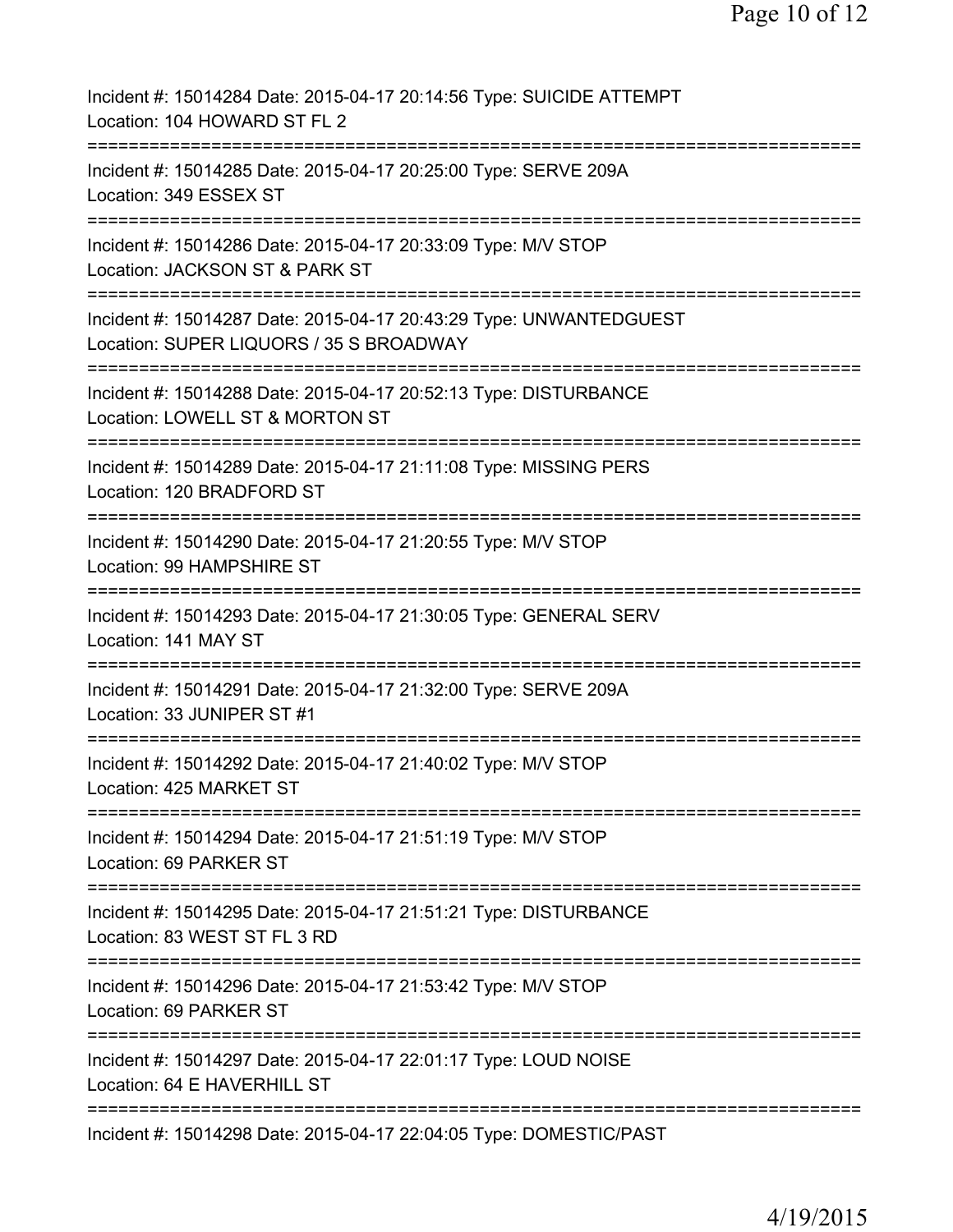| Location: 6 JORDAN AV<br>===================================                                                                                  |
|-----------------------------------------------------------------------------------------------------------------------------------------------|
| Incident #: 15014299 Date: 2015-04-17 22:07:23 Type: M/V STOP<br>Location: 99 ESSEX ST<br>====================================                |
| Incident #: 15014300 Date: 2015-04-17 22:09:27 Type: DISTURBANCE<br>Location: 555 S UNION ST<br>=====================================         |
| Incident #: 15014302 Date: 2015-04-17 22:17:42 Type: MEDIC SUPPORT<br>Location: 188 E HAVERHILL ST                                            |
| Incident #: 15014301 Date: 2015-04-17 22:17:50 Type: AUTO ACC/NO PI<br>Location: 318 LAWRENCE ST                                              |
| Incident #: 15014303 Date: 2015-04-17 22:27:10 Type: NOISE ORD<br>Location: 5 RIDGE RD                                                        |
| Incident #: 15014304 Date: 2015-04-17 22:33:35 Type: ALARM/BURG<br>Location: MEJIA RESIDENCE / 115 MELVIN ST #B                               |
| Incident #: 15014305 Date: 2015-04-17 22:38:47 Type: NOISE ORD<br>Location: 25 ROBINSON CT FL 1                                               |
| Incident #: 15014306 Date: 2015-04-17 22:44:08 Type: AUTO ACC/NO PI<br>Location: 322 PROSPECT ST                                              |
| Incident #: 15014307 Date: 2015-04-17 22:54:18 Type: SHOTS FIRED<br><b>Location: HIGH ST</b>                                                  |
| =====================================<br>Incident #: 15014308 Date: 2015-04-17 23:06:51 Type: M/V STOP<br>Location: MERRIMACK ST & S UNION ST |
| Incident #: 15014311 Date: 2015-04-17 23:13:09 Type: B&E/PAST<br>Location: 495 HAMPSHIRE ST                                                   |
| ===============================<br>Incident #: 15014309 Date: 2015-04-17 23:13:15 Type: M/V STOP<br>Location: GRAFTON ST & WINTHROP AV        |
| Incident #: 15014310 Date: 2015-04-17 23:17:20 Type: INVESTIGATION<br>Location: 277 HIGH ST                                                   |
| Incident #: 15014312 Date: 2015-04-17 23:17:53 Type: MISSING PERS<br>Location: 18 CORNISH ST                                                  |